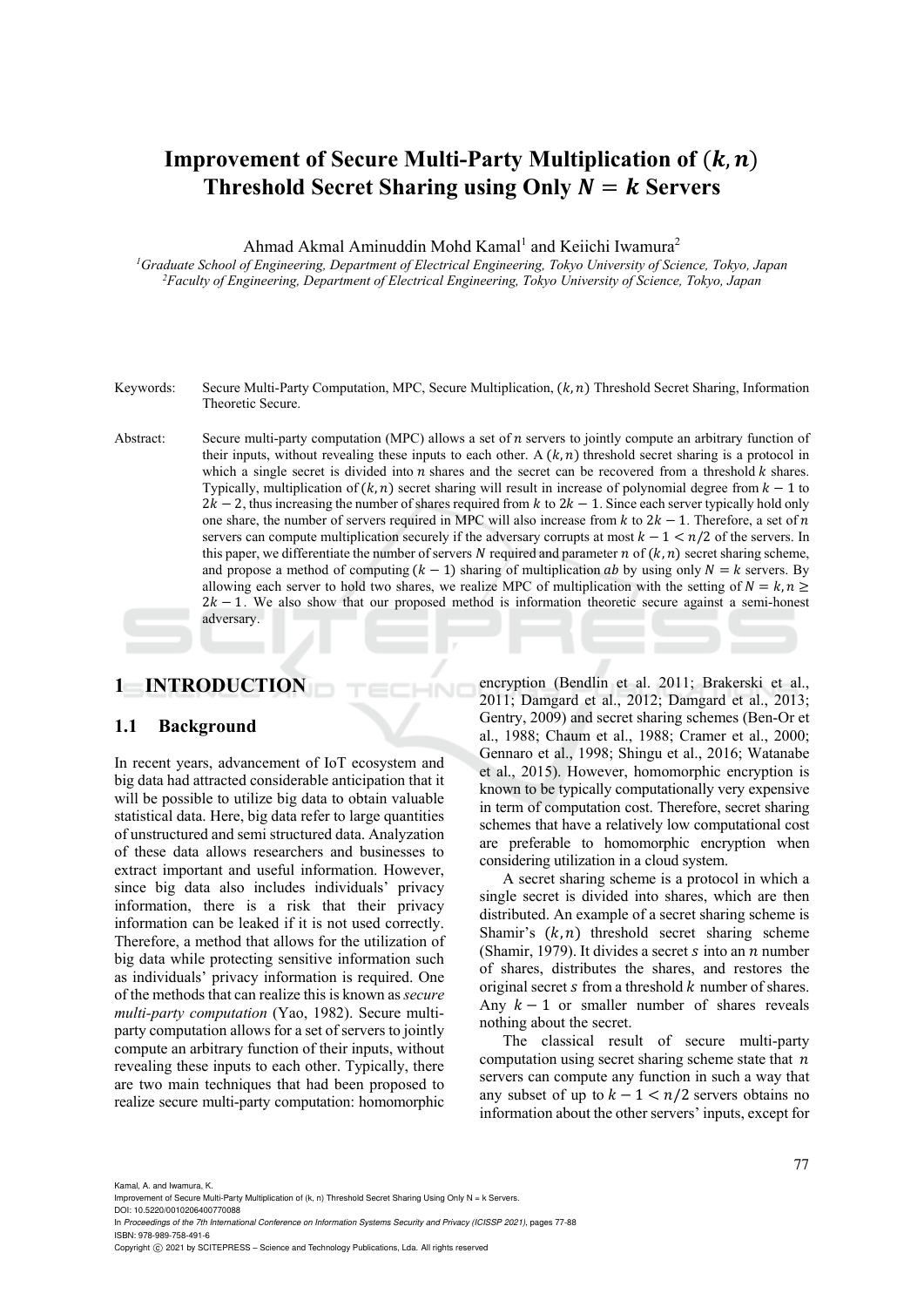what can be derived from the public information (Ben-Or et al., 1988; Hirt, 2001). Conventional methods of secure multi-party computation using Shamir's  $(k, n)$  secret sharing scheme perform addition by locally adding the shares together. However, this is not so in the case of multiplication. For example, let secrets  $a$  and  $b$  be encoded by polynomials  $f(x)$  and  $g(x)$  of  $(k - 1)$  degree. Note that the free coefficient of the polynomial  $h(x) =$  $f(x)g(x)$  is ab. However, the problems of using  $h(x)$  to encode the product of a times b is that the degree of  $h(x)$  increase from  $k - 1$  to  $2k - 2$ . In most conventional methods, this poses no problem of interpolating  $h(x)$  from its *n* shares since it is assumed that parameter  $n \ge 2k - 1$ . Since each server holds only one share for each secret, this means that, for each multiplication performed, the number of servers required will increase from  $k$  to  $2k - 1$ .

Shingu et al. proposed a solution for multiplication method called the TUS method (Shingu et al, 2016). In this method, the secret is first encrypted with a random number; when performing multiplication, the encrypted secret is momentarily restored as a scalar value and multiplication is realized using the (scalar value  $\times$  polynomial) approach to prevent an increase in the polynomial degree. However, in the TUS method, there is a limitation where input with a value of 0 is not allowed in the protocol.

On the other hand, Watanabe et al. proposed a solution by taking an approach of differentiating the relationship between the number of servers required N and parameter *n* of Shamir's  $(k, n)$  secret sharing (Watanabe et al., 2015). In other word, Watanabe et al. had proposed a method using  $N \leq k$  servers to realize  $n \geq 2k - 1$  multiplication. However, this method still did not solve the problem of increase in the polynomial degree. Therefore, although the multiplication was performed using only  $N = k$ servers, shares required to restore the multiplication result are  $2k - 1$  and not k.

### **1.2 Our Results**

In this study, we focus on solving the problem of increase in polynomial degree during **multiplication.**  We propose a new method of multiplication that could compute  $k-1$  sharing of multiplication ab using only  $N = k$  servers. The contributions of this paper can be summarized as follows:

#### *Our Contributions:*

─ We propose a new protocol that allows for multiplication with the setting of  $n \geq 2k - 1$  to be performed using only  $N = k$  servers, and show that  $k-1$  sharing of  $ab$  can be computed by using only  $N = k$  servers. (we also include protocols for addition and scalar multiplication in Appendices 1 and 2)

- ─ We present a clear security evaluation and show that our proposed method is secure against semihonest adversaries.
- ─ Finally, we present a clear evaluation of efficiency of our method. In addition, we also present a comparison between the methods in (Watanabe et al., 2015; Shingu et al., 2016).

#### *System Model:*

In this paper, we assume a client/server model, where the clients (e.g. the owner of the secret information  $(a, b)$  send shares of their inputs to *n* number of servers. The servers then carry out the computation and return the results to them without learning anything about secret information  $\alpha$  and  $\beta$ . This model is widely used nowadays and in fact is the business model used in Cybernetica (Sharemind). In addition, we assume a semi-honest adversary, where the adversary follows the protocol specification but may try to learn more than is allowed by the protocol, with at most  $k - 1$  corrupted servers. We also assume that secure communication exists between the client and the servers.

The organization of this paper is as follows. In Section 2, we present preliminaries. In Section 3, we explain the related works. In Section 4, we present our new protocol for multiplication. In Section 5, we discuss the security of our proposed method of multiplication. In addition, in Chapter 6, we evaluate our proposed method. Finally, in Chapter 7, we show the comparison between our proposed method and conventional methods.

## **2 PRELIMINARIES**

In this section, we introduce some notations and known techniques.

## **2.1** (*k, n*) Threshold Secret Sharing **Scheme**

A secret sharing scheme that satisfies both conditions stated below is known as  $(k, n)$  threshold secretsharing scheme.

 $-$  Any  $k - 1$  or fewer number of shares will reveal nothing about the original secret information s.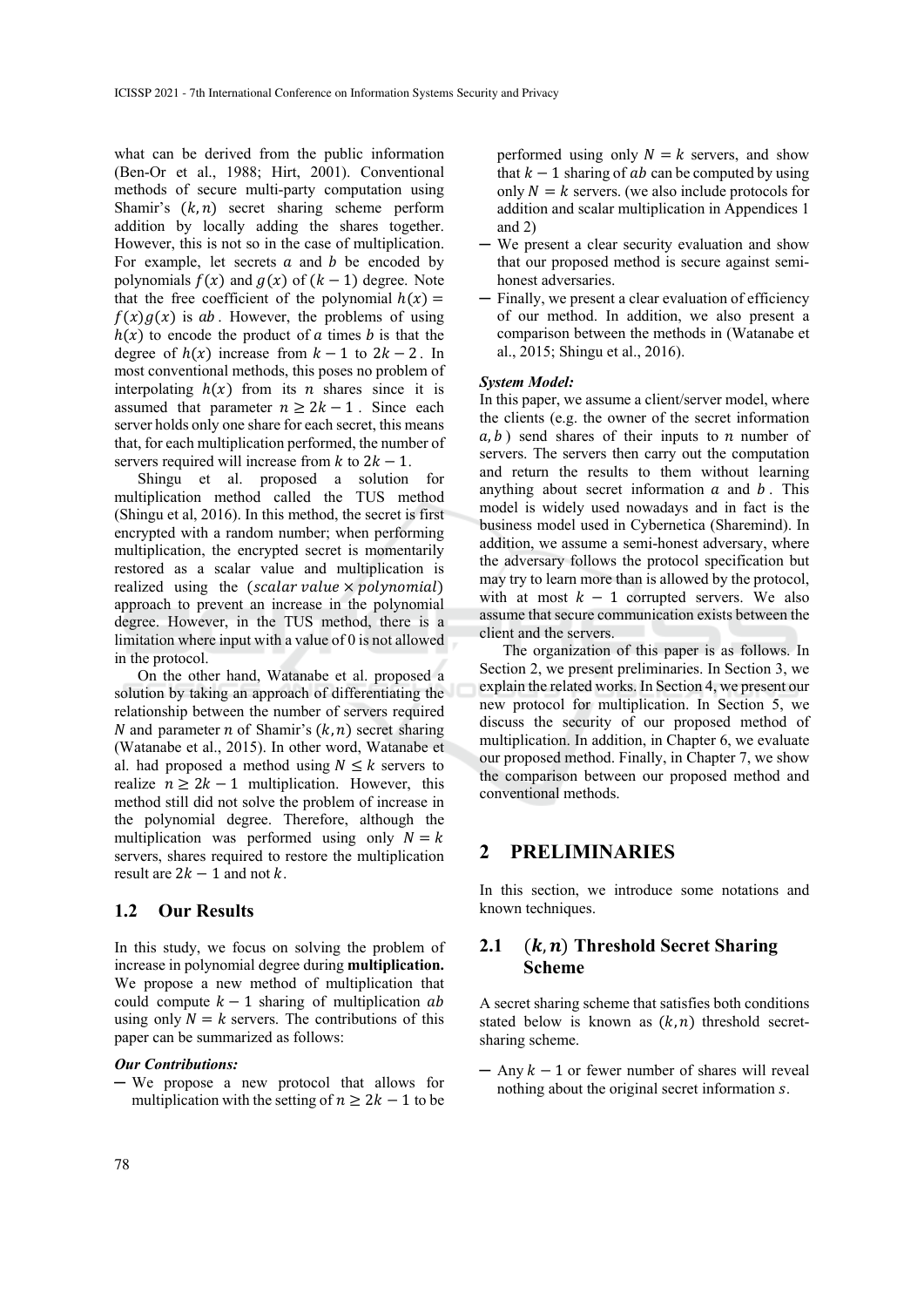$-$  Any  $k$  or greater number of shares will allow for the reconstruction of the original secret information s.

The classic methods for the  $(k, n)$  threshold secret sharing scheme is Shamir's  $(k, n)$  threshold secret sharing scheme, proposed by Shamir (Shamir, 1979) (Shamir's  $(k, n)$  method). In our protocol, all computations are performed in finite field  $GF(p)$  and shares of secret information *s* is represented by  $\overline{[s]}_i$ .

The protocol for the distribution and reconstruction of Shamir's  $(k, n)$  method is as follows.

### *Distribution Protocol:*

- 1. The dealer selects *n* number of  $x_i$  (*i* =  $0, 1, \ldots, n - 1$  and assigns them as the server ID.
- 2. The dealer selects  $k 1$  random numbers  $\alpha_l$  ( $l = 1, 2, ..., k - 1$ ) and generates a random polynomial  $W(x_i)$ .

$$
\overline{[s]}_i = W(x_i) = s + \alpha_1 x_i + \alpha_2 x_i^2 + \dots
$$

$$
+ \alpha_{k-1} x_i^{k-1}
$$

3. The dealer then inserts the server  $ID$  into  $x_i$ , calculates the shares  $\overline{[s]}_i$  corresponding to each *ID*, and distributes them.

## *Restoration Protocol:*

- 1. The player who wishes to restore the original secret collects k shares  $\overline{[s]}_j$   $(j = 0, ..., k - 1)$ .
- 2. The player restores the original secret  $s$  by using Lagrange's Interpolation.

$$
s = \sum_{i=1}^{n} \prod_{j=1, j \neq i}^{n} \frac{\alpha_j}{\alpha_j - \alpha_i} s_i
$$

## **2.2 Multiplication based on Shamir's**   $(k, n)$  Method

Let  $a$  and  $b$  be two secrets. Shares of each secret are produced by Shamir's  $(k, n)$  method as shown below and are distributed to  $n$  servers. Note that  $i =$  $0, 1, \ldots, n-1.$ 

$$
\overline{[a]}_i = a + \alpha_1 x_i + \alpha_2 x_i^2 + \dots + \alpha_{k-1} x_i^{k-1}
$$
  

$$
\overline{[b]}_i = b + \beta_1 x_i + \beta_2 x_i^2 + \dots + \beta_{k-1} x_i^{k-1}
$$

Each server then computes the multiplication between shares of a and b, and produces  $\overline{[ab]}_i$  as shown below.

$$
\overline{[ab]}_i = ab + \dots + (\alpha_{k-1}\beta_{k-1})x_i^{2k-2}
$$

Although secrets  $a$  and  $b$  are shared using polynomials of  $(k-1)$  degree, the result of multiplication  $ab$  is a polynomial of  $(2k - 2)$ degree. Therefore, the problem with conventional method of multiplication of Shamir's  $(k, n)$  method is that the number of shares required to reconstruct  $ab$ increase from  $k$  to  $2k - 1$ . Thus, the following Theorem 1 was proposed for the passive model (Ben-Or et al., 1988).

**Theorem 1.** In the passive mode, a set  $P =$  $\{P_1, ..., P_n\}$  of *n* servers can compute every specification securely if and only if the adversary corrupts at most  $k - 1 < n/2$  of the servers.

# **2.3 Multiplication of Shares using Recombination Vector**

As mentioned in Section 2.2, the result of multiplication of two polynomials of degree  $(k - 1)$ will be a polynomial of degree  $(2k - 2)$ . Note that  $n \geq 2k - 1$  implies that the *n* product shares are sufficient for recovering  $ab$ . However, any further multiplication will raise the degree, and once the degree passes  $n$ , there will be not have enough points for the interpolation. Hence, a  $(k - 1)$  sharing of ab can be achieved by using *recombination vector* as shown in (Cramer et al. 2015).

To better understand this, let us assume that the parameter  $k = 2, n = 2k - 1 = 3$ , the resulting multiplication will be a quadratic polynomials  $y(x_i) = \alpha_0 + \alpha_1 x_i + \alpha_2 x_i^2$ , where  $\alpha_0$  is the result of the multiplication. Since  $n=3$ , the shares for each server *ID* are as follows.

$$
y(1) = \alpha_0 + \alpha_1 + \alpha_2
$$
  

$$
y(2) = \alpha_0 + 2\alpha_1 + 4\alpha_2
$$
  

$$
y(3) = \alpha_0 + 3\alpha_1 + 9\alpha_2
$$

By solving the equations above, we can state that multiplication result  $\alpha_0$  can always be computed from the shares  $y(1)$ ,  $y(2)$  and  $y(3)$  as  $\alpha_0 =$  $3y(1) - 3y(2) + y(3)$ . This formula was found using simple Gaussian elimination, but is also given by the Lagrange interpolation formula, where  $r =$ (3, −3, 1) is known as the *recombination vector*.

More precisely, each party first shares its value of multiplication result  $\overline{[ab]}_i$  using polynomials of  $(k -$ 1) degree to all parties. The parties then locally combine their shares by an inner product with the *recombination vector*. By this, each party will hold  $(k - 1)$  sharing of ab. However, the problem with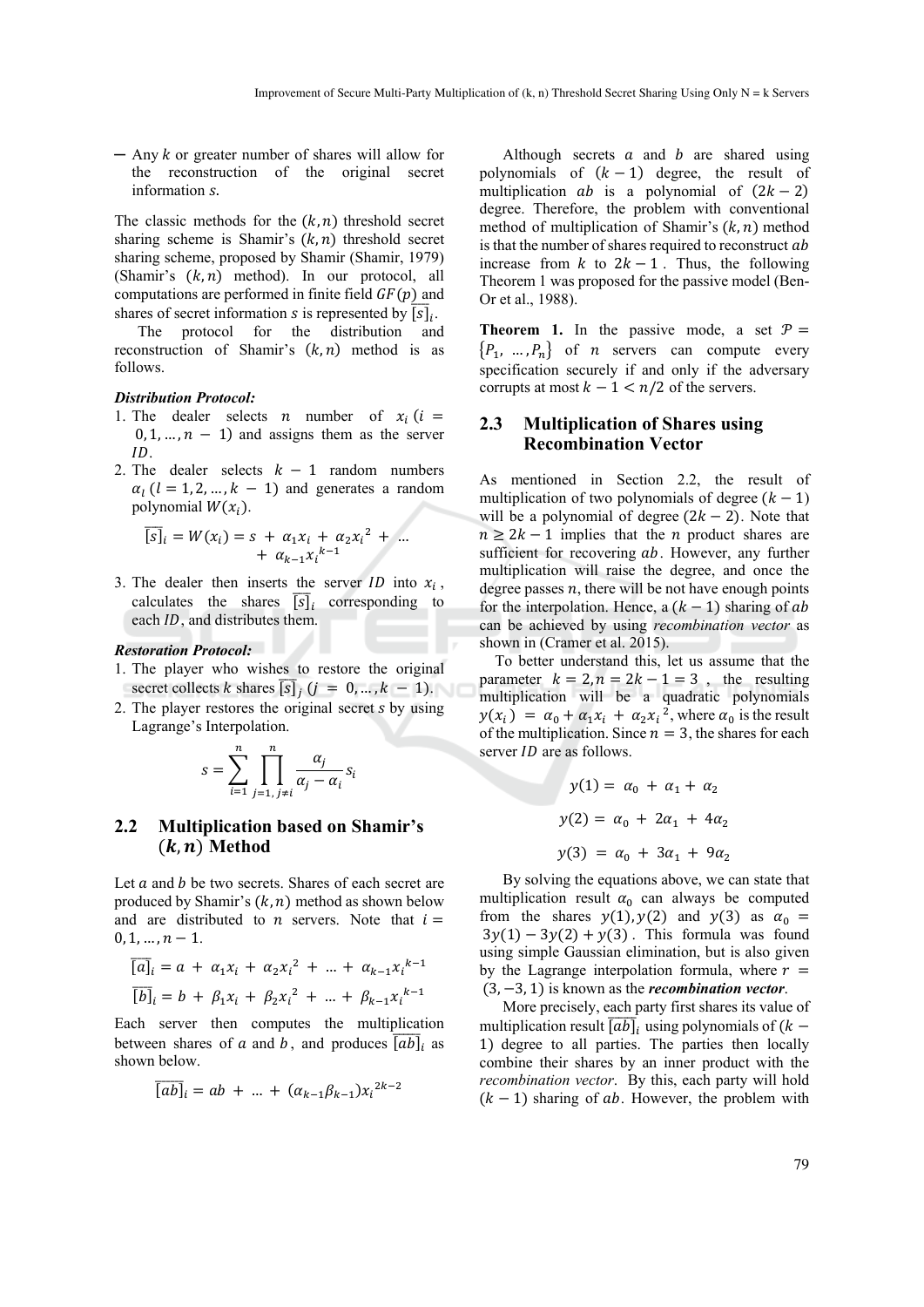this method is that it still requires  $n > 2k - 1$ number of servers, therefore increasing the total operation cost of the system.

# **3 RELATED WORKS**

### **3.1 Watanabe Method**

Typically, in a  $(k, n)$  threshold secret sharing scheme, a server possesses only one share. When multiplication of shares is performed, the number of servers required will also increase from  $k$  to  $2k - 1$ .

Watanabe et al. solved this problem by allowing a server to hold two shares (Watanabe et al., 2015). However, this method does not solve the problem of increase in degree of polynomial from  $k - 1$  to  $2k -$ 2. This means that the number of shares required to reconstruct the result remain at  $2k - 1$  instead of k. Therefore, the communication cost between the client and the servers remain the same as all conventional methods. Our method solves this by proposing method of computing  $(k - 1)$  sharing of ab using only  $N = k$  servers.

Due to the page limit, we only included the distribution and multiplication protocols below. Note that variables  $a$ ,  $b$  and all random numbers generated are derived from finite field  $GF(p)$  and all computations are performed under finite field  $GF(p)$ .

### *Distribution Protocol:*

- 1. Players  $A$  and  $B$  each generates  $2n$  shares from secrets a and b and distributes  $\overline{[a]}_i$ ,  $\overline{[b]}_i$  (i = 0, ...,  $n - 1$ ) to *n* servers  $S_i$ .
- 2. Player A generates a random number  $r_A$  and distributes  $\overline{[r_A a]}_n, ..., \overline{[r_A a]}_{2n-1}$  to *n* servers  $S_i$ . Then, distributes shares  $\overline{[r_A]}_i$  of  $r_A$  to *n* servers  $S_i$ .
- 3. Player *B* generates a random number  $r_B$  and distributes  $\overline{[r_B b]}_n$ , ...,  $\overline{[r_B b]}_{2n-1}$  to *n* servers  $S_i$ . Then, distributes shares  $\overline{[r_B]_i}$  of  $r_B$  to *n* servers  $S_i$ .

#### *Multiplication Protocol:*

1. Each server calculates the following:

$$
\overline{[ab]}_i = \overline{[a]}_i \times \overline{[b]}_i \ (i = 0, 1, \dots, n - 1)
$$

$$
\overline{[r_A r_B ab]}_{i+k} = \overline{[r_A a]}_{i+k} \times \overline{[r_B b]}_{i+k}
$$

### **3.2 The TUS Method**

Shingu et al. proposed a 2-inputs-1-output multiparty computation named the TUS method (Shingu et

al., 2016), where the secret (e.g.  $a$ ) is first encrypted with a random number (e.g.  $\alpha$ ). When performing multiplication, the encrypted secret is momentarily restored as a scalar value (e.g.  $\alpha a$ ) and multiplication is realized using the (scalar value  $\times$  polynomial) approach to prevent an increase in the polynomial degree. However, the TUS method introduced another problem: when the reconstructed scalar value  $\alpha a = 0$ , the adversary will learn that secret  $a = 0$ . Therefore, condition where the secret does not include the value 0 is required.

Due to the page limit, we only included the distribution and multiplication protocols below. Note that variables  $a$ ,  $b$  and all random numbers generated are derived from finite field  $GF(p)$ , provided that the secret inputs  $a, b$  and all random numbers do not include 0.

#### *Distribution Protocol:*

- 1. Players  $A$  and  $B$  each selects  $k$  random numbers  $\alpha_j$ ,  $\beta_j$  ( $j = 0, 1, ..., k - 1$ ) and computes the value of  $\alpha = \prod_{j=0}^{k-1} \alpha_j$  and  $\beta = \prod_{j=0}^{k-1} \beta_j$ , respectively.
- 2. Player A computes  $\alpha a = \alpha \times a$  and distributes  $\alpha a$ ,  $\alpha_i$  to *n* servers using Shamir's  $(k, n)$  method.
- 3. Player *B* computes  $\beta b = \beta \times b$  and distributes  $\beta b$ ,  $\beta_i$  to *n* servers using Shamir's  $(k, n)$  method.
- 4. Each server  $S_i$  ( $i = 0, 1, ..., n 1$ ) holds the following as set of shares about secrets  $a, b$ :

$$
[a]_i = \overline{[aa]_i}, \overline{[a_0]_i}, \dots, \overline{[a_{k-1}]}_i,
$$
  
2*n* shares from  

$$
[b]_i = \overline{[Bb]_i}, \overline{[b_0]_i}, \dots, \overline{[b_{k-1}]}_i
$$

### *Multiplication Protocol:*

- 1. One of the servers (here, we assume server  $S_0$ ) collects  $\overline{[\alpha a]}_j$  from *k* servers. Server  $S_0$  then restores  $\alpha a$  and sends it to all servers  $S_i$ .
- 2. Servers  $S_i$  compute  $\overline{[\alpha \beta ab]}_i = \alpha a \times \overline{[\beta b]}_i$ .
- 3.  $k$  number of servers  $S_i$  each collect shares  $\overline{[\alpha_0]}_\ell, ..., \overline{[\alpha_{k-1}]}_\ell, \overline{[\beta_0]}_\ell, ..., \overline{[\beta_{k-1}]}_\ell$  ( $\ell =$ 0, 1, ...,  $k - 1$ ) and restore  $\alpha_i$ ,  $\beta_i$ . Servers  $S_i$  then calculate  $\alpha_j \beta_j = \alpha_j \times \beta_j$ .
- 4. Servers  $S_i$  distribute  $\alpha_i \beta_j$  to all servers  $S_i$  by using Shamir's  $(k, n)$  method.
- 5. Each server  $S_i$  now holds the following as a set of shares for the result of ab.

$$
[ab]_i = \overline{[\alpha \beta ab]}_i, \overline{[\alpha_0 \beta_0]}_i, \dots, \overline{[\alpha_{k-1} \beta_{k-1}]}_i
$$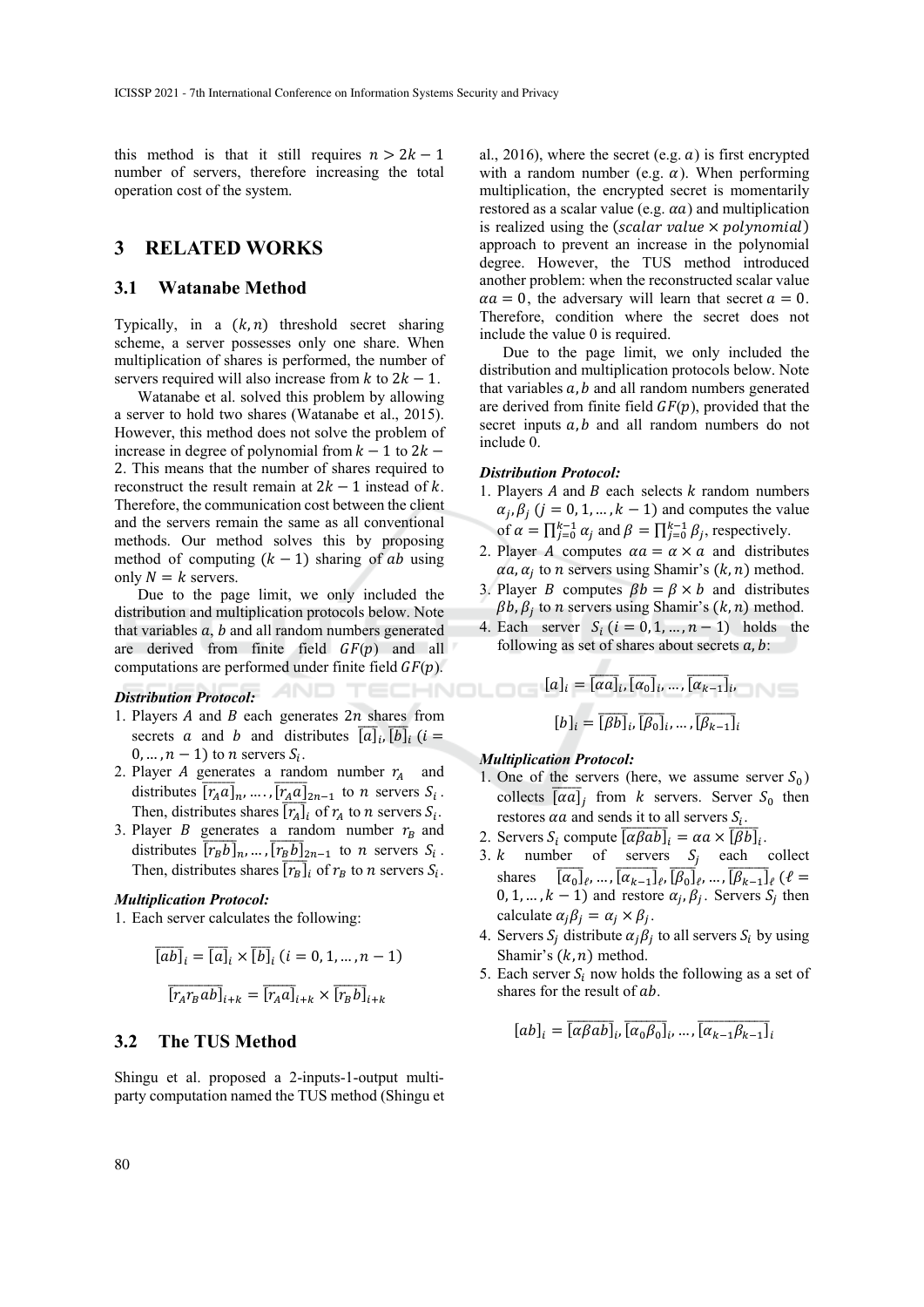# **4 PROPOSED METHOD OF MULTIPLICATION**

Our protocol focus on an approach that differentiate between parameter  $N$ , which is the number of servers that is actually needed, and parameter *n* of the  $(k, n)$ threshold secret sharing scheme, and realizes multiplication under a setting of  $N = k, n \geq 2k - 1$ . In addition, to solve the problem of Watanabe method, where the result of multiplication can only be reconstructed by collecting  $2k$  shares from  $k$  servers, we propose a new method of reducing the polynomial degree of  $ab$  from  $2k - 2$  to  $k - 1$  by using *recombination vector* with only  $N = k$  servers.

Below, for ease of understanding, we demonstrate multiplication under the setting of  $N = k, n \geq 2k$  – 1. In the protocol below, secrets  $a, b$ , all random numbers and all computations are performed in finite field  $GF(p)$ .

#### *Notation:*

- $[a]_i$ : Share of a for server  $S_i$  where the number of shares required for reconstructing  $a$  is  $k$
- $-$  [ $\alpha_1 \beta_1 ab$ ]<sup>\*</sup>; Share of  $\alpha_1 \beta_1 ab$  for server  $S_i$  where the number of shares required for reconstructing  $\alpha_1 \beta_1 ab$  is 2k – 1.

### *Distribution Protocol:*

1. Player  $A$  generates  $2k$  random numbers  $\alpha_{1,0}, \ldots, \alpha_{1,k-1}, \alpha_{2,0}, \ldots, \alpha_{2,k-1}$  and computes the following.



2. Player A generates  $2k$  shares of secret  $\alpha$  using Shamir's  $(k, 2k)$  method and computes the following.

$$
[\alpha_1 a]_0 = \alpha_1 \times [a]_0, \dots, [\alpha_1 a]_{k-1} = \alpha_1 \times [a]_{k-1}
$$

$$
[\alpha_2 a]_k = \alpha_2 \times [a]_k, ..., [\alpha_2 a]_{2n-1} = \alpha_2 \times [a]_{2n-1}
$$

- 3. Player A sends  $[\alpha_1 a]_i$ ,  $[\alpha_2 a]_{i+k}$ ,  $\alpha_{1,i}$ ,  $\alpha_{2,i}$  to server  $S_i$  ( $i = 0, 1, ..., k - 1$ ).
- 4. Player  $B$  generates  $2k$  random numbers  $\beta_{1,0}, \ldots, \beta_{1,k-1}, \beta_{2,0}, \ldots, \beta_{2,k-1}$  and computes the following.

$$
\beta_1 = \prod_{j=0}^{k-1} \beta_{1,j}
$$

$$
\beta_2 = \prod_{j=0}^{k-1} \beta_{2,j}
$$

5. Player B generates  $2k$  shares of secret b using Shamir's  $(k, 2k)$  method and computes the following.

$$
[\beta_1 b]_0 = \beta_1 \times [b]_0, \dots, [\beta_1 b]_{k-1} = \beta_1 \times [b]_{k-1}
$$

$$
[\beta_2 b]_k = \beta_2 \times [b]_k, \dots, [\beta_2 b]_{2n-1} = \beta_2 \times [b]_{2n-1}
$$

6. Player B sends  $[\beta_1 b]_i$ ,  $[\beta_2 b]_{i+k}$ ,  $\beta_{1,i}$ ,  $\beta_{2,i}$  to server  $S_i$  ( $i = 0, 1, ..., k - 1$ ).

### *Multiplication Protocol:*

1. Each server  $S_i$   $(i = 0, 1, ..., k - 1)$  computes the following.

$$
[\alpha_1 \beta_1 ab]_i^* = [\alpha_1 a]_i \times [\beta_1 b]_i
$$
  
\n
$$
[\alpha_2 \beta_2 ab]_{i+k}^* = [\alpha_2 a]_{i+k} \times [\beta_2 b]_{i+k}
$$
  
\n
$$
\alpha_{1,i} \beta_{1,i} = \alpha_{1,i} \times \beta_{1,i}
$$
  
\n
$$
\alpha_{2,i} \beta_{2,i} = \alpha_{2,i} \times \beta_{2,i}
$$

2. Each server  $S_i$  generates random number  $\gamma_i$ , computes the following and sends to one of the servers (here, we assume server  $S_0$ ).

$$
\frac{\gamma_i}{\alpha_{1,i}\beta_{1,i}}, \quad \frac{\gamma_i}{\alpha_{2,i}\beta_{2,i}}
$$

3. Server  $S_0$  computes the following and sends to all servers.

$$
\frac{\gamma}{\alpha_1 \beta_1} = \prod_{i=0}^{k-1} \frac{\gamma_i}{\alpha_{1,i} \beta_{1,i}}
$$

$$
\frac{\gamma}{\alpha_2 \beta_2} = \prod_{i=0}^{k-1} \frac{\gamma_i}{\alpha_{2,i} \beta_{2,i}}
$$

4. Each server  $S_i$  computes  $[\gamma ab]_{i}^*$ ,  $[\gamma ab]_{i+k}^*$  as follows, and distribute  $[\gamma ab]_i^*$ ,  $[\gamma ab]_{i+k}^*$  using Shamir's  $(k, k)$  method to all servers  $S_i$ .

$$
[\gamma ab]_i^* = \frac{\gamma}{\alpha_1 \beta_1} \times [\alpha_1 \beta_1 ab]_i^*
$$

$$
[\gamma ab]_{i+k}^* = \frac{\gamma}{\alpha_2 \beta_2} \times [\alpha_2 \beta_2 ab]_{i+k}^*
$$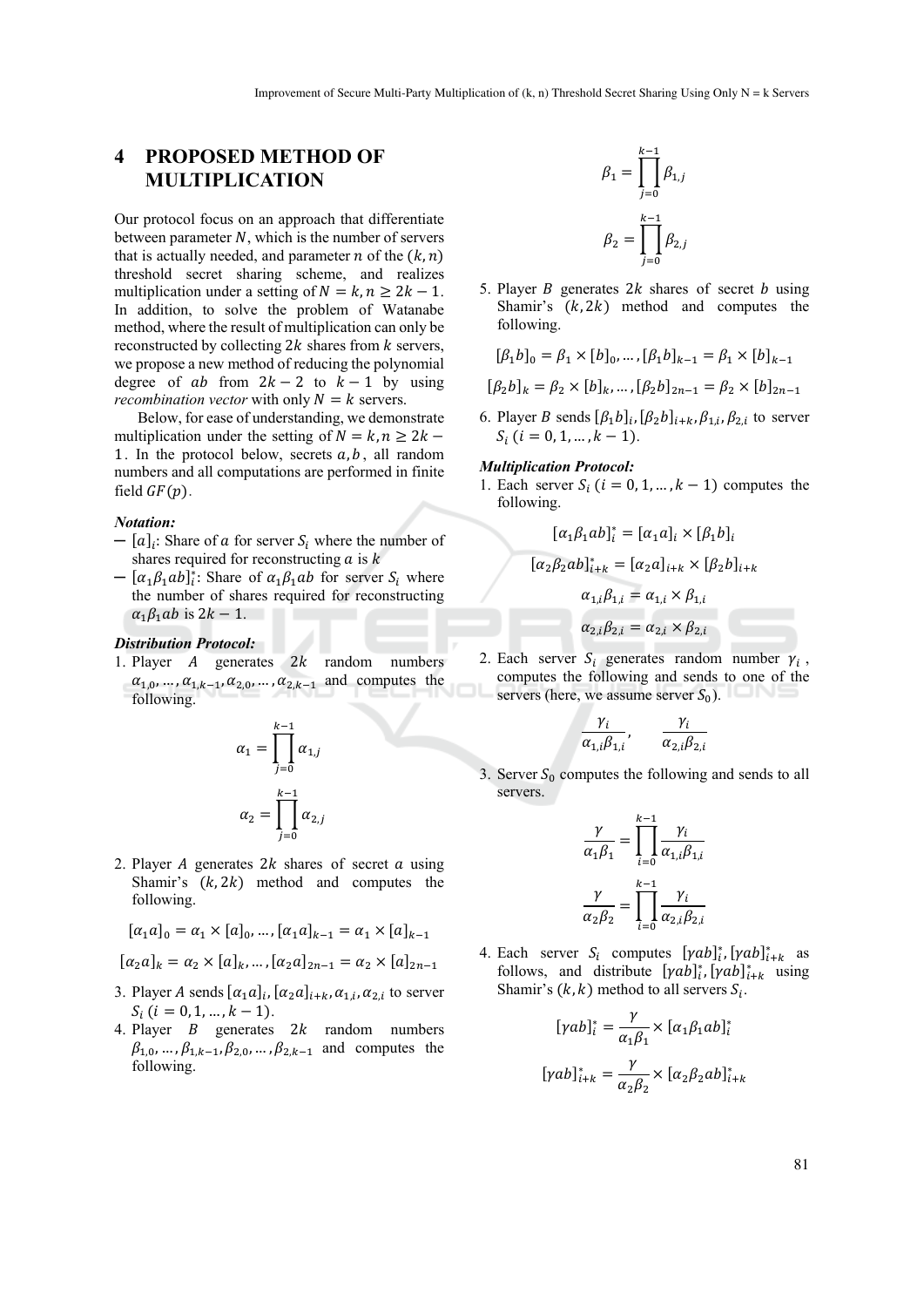$$
[\gamma ab]_i^* \Rightarrow \begin{cases} [\gamma ab]_{i,0} \Rightarrow send \ to \ S_0 \\ \vdots \\ [\gamma ab]_{i,k-1} \Rightarrow send \ to \ S_{k-1} \end{cases}
$$

$$
[\gamma ab]_{i+k}^* \Rightarrow \begin{cases} [\gamma ab]_{i+k,0} \Rightarrow send \ to \ S_0 \\ \vdots \\ [\gamma ab]_{i+k,k-1} \Rightarrow send \ to \ S_{k-1} \end{cases}
$$

5. Each server  $S_i$  computes the following ( $\lambda_i$  are the recombination vector).

$$
[\gamma ab]_i = \lambda_0 \times [\gamma ab]_{0,i} + \dots + \lambda_{2k-1} \times [\gamma ab]_{2k-1,i}
$$

#### *Reconstruction Protocol:*

1. The player collects  $[\gamma ab]_i$ ,  $\gamma_i$  from *k* servers  $S_i$ , reconstructs  $\gamma$ *ab* and computes  $\gamma$  as follows.

$$
\gamma = \prod_{i=0}^{k-1} \gamma_i
$$

2. Finally, the player reconstructs multiplication result *ab* as follows.

$$
ab = \frac{\gamma ab}{\gamma}
$$

# **5 SECURITY OF THE PROPOSED METHOD**

In a *2-input-1-output* multiplication process, when the adversary has information of one of the inputs (e.g. input  $a$ ) and output (e.g. output  $ab$ ), the second input (e.g. input  $b$ ) will be leaked. Therefore, we only consider the following adversaries. The attack is considered a success if the adversary can achieve the aim of learning the information that he/she wants to know. Therefore, we can state that our proposed method is secure if it is secure against the following adversaries.

*Adversary 1:* The adversary has information from  $k - 1$  servers. According to this information, the adversary attempts to know inputs  $a, b$  and output a<sub>b</sub>.

*Adversary 2:* One of the players who inputted a secret is the adversary. In addition, the adversary also has information from  $k - 1$  servers. According to this information, the adversary attempts to know the remaining one input  $a$  or  $b$ , and output  $ab$ .

*Adversary 3:* The player who reconstructed the output is the adversary. In addition, the adversary has information from  $k - 1$  servers. According to this

information, the adversary attempts to know two inputs  $a$  and  $b$ .

In the following, we evaluate the security of our proposed method.

### *Evaluation of Security against Adversary 1:*

Here, *Adversary 1* has information from  $k - 1$ number of servers. In the distribution protocol, *Adversary 1* has the following information  $D_A$  from Player A and  $D_R$  from Player B.

$$
D_A = [\alpha_1 a]_l, [\alpha_2 a]_{l+k}, \alpha_{1,l}, \alpha_{2,l} (l = 0, ..., k - 2)
$$
  

$$
D_B = [\beta_1 b]_l, [\beta_2 b]_{l+k}, \beta_{1,l}, \beta_{2,l} (l = 0, ..., k - 2)
$$

However, encrypted secrets  $\alpha_1 a, \alpha_2 a, \beta_1 b, \beta_2 b$  are not leaked from  $k − 1$  shares. Moreover, *Adversary 1* is not able to learn about random numbers  $\alpha_1, \alpha_2, \beta_1, \beta_2$  from  $k-1$  servers. Therefore, even with this information, secrets  $a$  and  $b$  are not leaked. Thus, the following are true.

$$
H(a) = H(a|DA)
$$
  

$$
H(b) = H(b|DB)
$$

In Step 1 of the multiplication protocol, *Adversary 1*  
learns about 
$$
\alpha_{1,l}\beta_{1,l}
$$
,  $\alpha_{2,l}\beta_{2,l}$  ( $l = 0, ..., k - 2$ ), in  
Step 2 about  $\gamma_l$ ,  $\gamma_l/\alpha_{1,l}\beta_{1,l}$ ,  $\gamma_l/\alpha_{2,l}\beta_{2,l}$ , in Step 3  
about  $\gamma/\alpha_1\beta_1$ ,  $\gamma/\alpha_2\beta_2$ , in Step 4 about  
[ $\gamma ab$ ]<sub>0</sub>, ..., [ $\gamma ab$ ]<sub>1</sub><sub>k</sub>, ..., [ $\gamma ab$ ]<sub>2k-2</sub><sub>k-2</sub> and in  
Step 5 about [ $\gamma ab$ ]<sub>0</sub>, ..., [ $\gamma ab$ ]<sub>k-2</sub>. As a result, we can  
transform the problem into determining whether the  
adversary can learn about inputs *a*, *b* or output *ab*  
from the following information.

$$
\alpha_{1,l}, \alpha_{2,l}, \beta_{1,l}, \beta_{2,l}, \gamma_l, \frac{\gamma}{\alpha_1 \beta_1}, \frac{\gamma}{\alpha_2 \beta_2},
$$
  

$$
\gamma a b \rceil_l^*, [\gamma a b]_{l+k}^*, [\gamma a b]_l (l = 0, ..., k - 2)
$$

 $\overline{\phantom{a}}$ 

Since  $[\gamma ab]_i^*$  is represented by polynomial of  $(2k - )$ 2) degree,  $2k - 1$  number of shares are required to reconstruct  $\gamma ab$ . However, *Adversary 1* only has information of  $2k - 2$  number of shares, therefore,  $\gamma$ *ab* is not leaked. The same is true when *Adversary 1* only has information of  $k - 2$  number of shares  $[\gamma ab]_l$ ,  $\gamma ab$  is not leaked. Moreover, because *Adversary 1* has no information  $\alpha_1, \alpha_2, \beta_1, \beta_2$ , random number  $\gamma$  used to encrypt the output  $ab$  is not leaked. Therefore, our proposed method is secure against *Adversary 1* and the following are true:

$$
H(\gamma) = H\left(\gamma|\alpha_{1,l}, \alpha_{2,l}, \beta_{1,l}, \beta_{2,l}, \gamma_l, \frac{\gamma}{\alpha_1\beta_1}, \frac{\gamma}{\alpha_2\beta_2}\right)
$$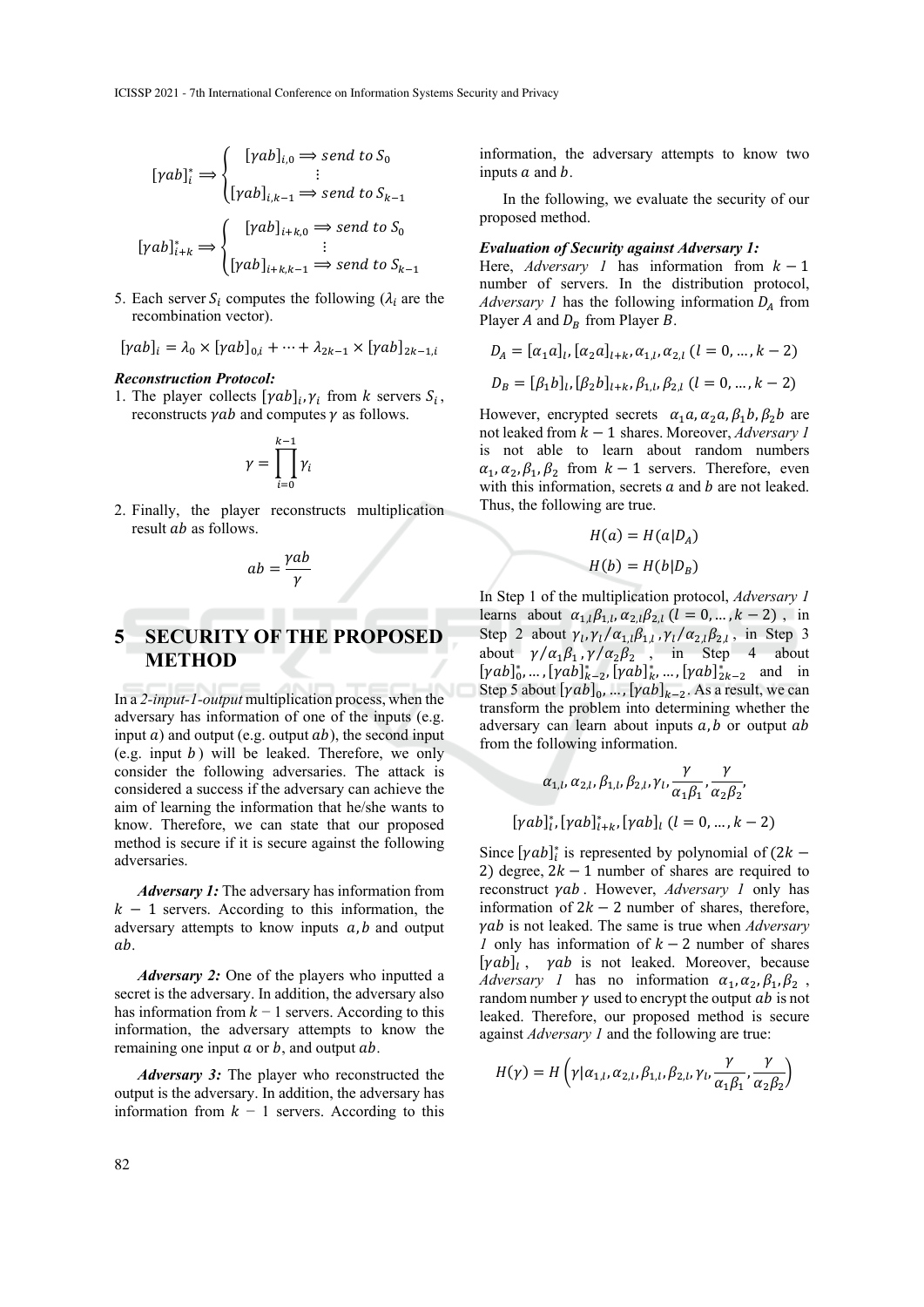$$
H(\gamma ab) = H(\gamma ab | [\gamma ab]_l^*, [\gamma ab]_{l+k}^*, [\gamma ab]_l (l = 0, ..., k - 2))
$$

#### *Evaluation of Security against Adversary 2:*

Assume that the player who inputted input  $a$  is *Adversary 2*. *Adversary 2* also has information from  $k - 1$  servers. Therefore, in the distribution protocol, *Adversary 2* has information about  $a, \alpha_{1,i}, \alpha_{2,i}, \alpha_1, \alpha_2$  ( $i = 0, \ldots, k-1$ ) in addition to information from  $k - 1$  servers (*Adversary 1*).

Therefore, the evaluation of security against *Adversary 2* can be translated to the problem of determining whether the adversary can learn about the remaining input  $b$  and output  $ab$  from the following information:

$$
a, \alpha_{1,i}, \alpha_{2,i}, \alpha_1, \alpha_2, \beta_{1,l}, \beta_{2,l}, \gamma_l, \frac{\gamma}{\beta_1}, \frac{\gamma}{\beta_2},
$$
  

$$
[\beta_1 b]_l, [\beta_2 b]_{l+k}, [\gamma ab]_l^*, [\gamma ab]_{l+k}^*, [\gamma ab]_l \ (l = 0, ..., k - 2)
$$

To obtain information about secret  $b$ , the adversary must first obtain information of  $\beta_1 b$ ,  $\beta_2 b$  and random numbers  $\beta_1, \beta_2$ . The information that is related to random numbers  $\beta_1$ ,  $\beta_2$  are  $\beta_{1,l}$ ,  $\beta_{2,l}$ ,  $\gamma_l$ ,  $\gamma_l/\beta_1$ ,  $\gamma_l/\beta_2$ . However, even from this information, random numbers  $\beta_1$ ,  $\beta_2$  are not leaked. Moreover, encrypted secret  $\beta_1 b$ ,  $\beta_2 b$  will not be leaked from  $k-1$ number of shares. Therefore,

$$
H(\beta_1 b) = H(\beta_1 b | [\beta_1 b]_0, ..., [\beta_1 b]_{k-2})
$$
  
\n
$$
H(\beta_2 b) = H(\beta_2 b | [\beta_2 b]_0, ..., [\beta_2 b]_{k-2})
$$
  
\n
$$
H(\beta_1) = H(\beta_1 | \beta_{1,l}, \gamma_l, \frac{\gamma}{\beta_1})
$$
  
\nTherefore,  
\n
$$
H(\beta_2) = H(\beta_2 | \beta_{2,l}, \gamma_l, \frac{\gamma}{\beta_2})
$$
  
\n**6 FVAI**

Finally, to obtain multiplication result  $ab$ , the adversary must first obtain information  $yab$  and random number  $\gamma$ . However, from  $k-1$  shares  $[\gamma ab]_l$  and  $2k - 2$  shares of  $[\gamma ab]_l^*$ ,  $[\gamma ab]_{l+k}^*$ , and random numbers  $\gamma_l$ ,  $\gamma/\beta_1$ ,  $\gamma/\beta_2$ , information of  $\gamma ab$ and random number  $\gamma$  are not leaked. Therefore,

$$
H(\gamma ab) = H(\gamma ab | [\gamma ab]_i^*, [\gamma ab]_{i+k}^*, [\gamma ab]_l (l = 0, ..., k - 2)
$$

$$
H(\gamma) = H(\gamma | \gamma l, \frac{\gamma}{\beta_1}, \frac{\gamma}{\beta_2})
$$

In addition, the evaluation above remains valid even if the adversary is the player who inputted input  $b$ .

Therefore, our proposed method is secure against *Adversary 2*.

#### *Evaluation of Security against Adversary 3:*

Assume that the player who reconstructed output ab is *Adversary 3*. *Adversary 3* also has information from  $k-1$  servers. Therefore, in the reconstruction protocol, *Adversary 3* has information about  $[\gamma ab]_i$ ,  $\gamma_i$ ,  $\gamma ab$ ,  $\gamma$   $(i = 0, ..., k - 1)$  in addition to information from  $k-1$  servers (*Adversary 1*).

Therefore, the evaluation of security against *Adversary 3* can be translated to the problem of determining whether the adversary can learn about the inputs  $a$ ,  $b$  from the following information:

$$
A = \{ab, \gamma_i, \gamma, \alpha_{1,l}, \alpha_{2,l}, \beta_{1,l}, \beta_{2,l}, \alpha_1 \beta_1, \alpha_2 \beta_2,
$$
  

$$
[\alpha_1 a]_l, [\alpha_2 a]_l, [\beta_1 b]_l, [\beta_2 b]_l \ (l = 0, ..., k - 2)\}
$$

To obtain information about secret  $a$ ,  $b$ , the adversary must first obtain information of  $\alpha_1 a, \alpha_2 a, \beta_1 b, \beta_2 b$ and random numbers  $\alpha_1$ ,  $\alpha_2$ ,  $\beta_1$ ,  $\beta_2$ . The information that is related to random numbers  $\alpha_1, \alpha_2, \beta_1, \beta_2$  are  $\alpha_{1,l}, \alpha_{2,l}, \beta_{1,l}, \beta_{2,l}, \alpha_1 \beta_1, \alpha_2 \beta_2$ . However, even from these information, random numbers  $\alpha_1$ ,  $\alpha_2$ ,  $\beta_1$ ,  $\beta_2$  are not leaked. Moreover, encrypted secret  $\alpha_1 a, \alpha_2 a, \beta_1 b, \beta_2 b$  will not be leaked from  $k-1$ number of shares. Finally, even with the multiplication result *ab, Adversary 3* will not be able to learn about each secret  $a, b$ . Therefore,

$$
H(a) = H(a|A)
$$
  

$$
H(b) = H(b|A)
$$

Therefore, we can state that our proposed method is also secure against *Adversary 3*.

# **6 EVALUATION OF OUR PROPOSED METHOD**

In this section, we perform evaluation of our proposed method in term of computation and communication costs. Below is the definition of parameters used throughout our analysis. Note that in secret sharing scheme, size of share  $d_1$  is usually almost the same size as the original secret. Moreover, in a secret sharing scheme, the computational cost of the distribution and the reconstruction process differs, but for ease of understanding, we consider that the computation cost of both the distribution and reconstruction process of a secret sharing scheme to be the same. Table 1 shows the communication cost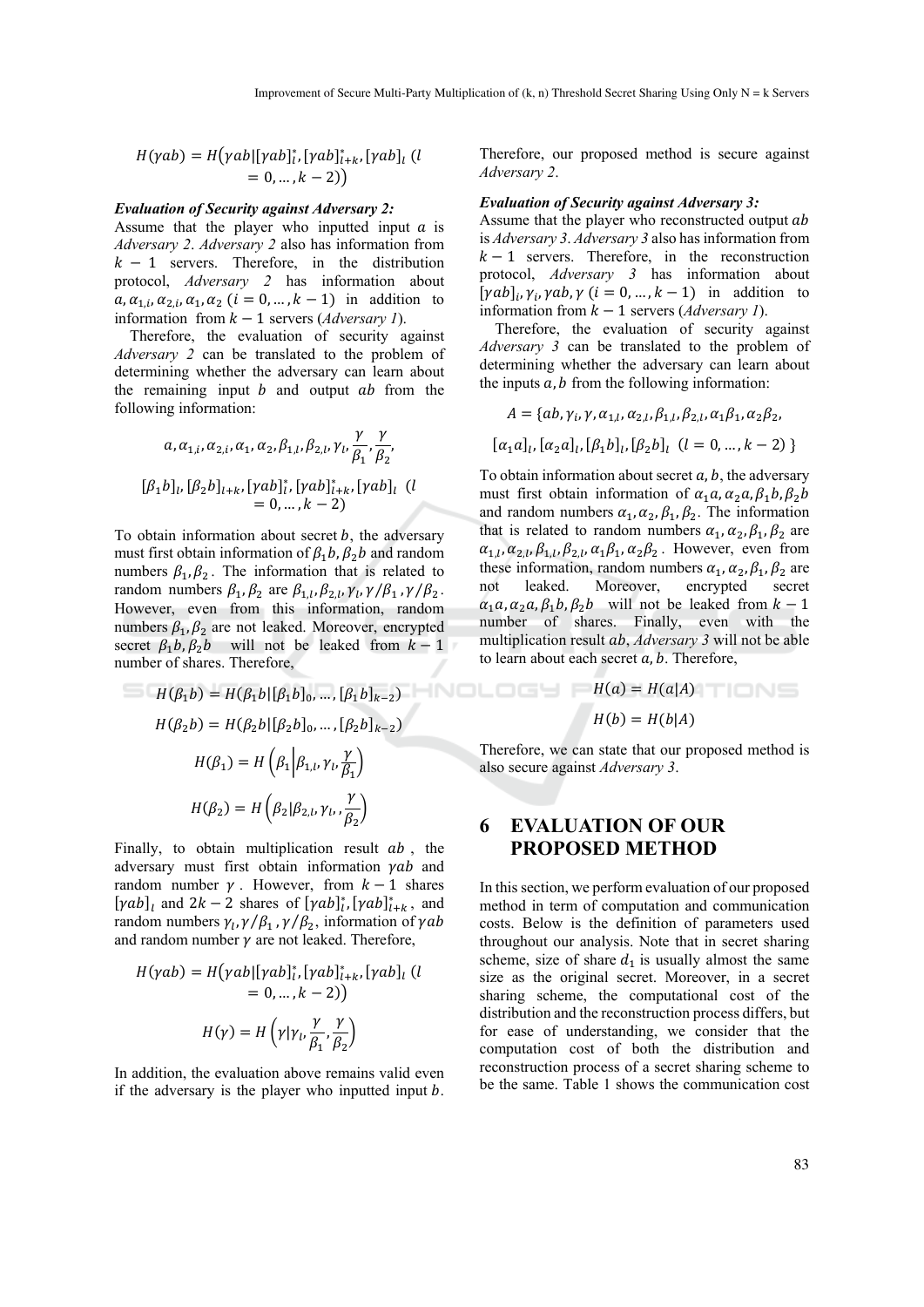and number of rounds of our proposed method. Table 2 shows the computational cost of our method.

### *Definition of Parameters:*

- $d_1$ : Size of share from secret sharing scheme
- $C_1$ : Computational cost of Shamir's  $(k, 2k)$  secret sharing scheme
- $C_2$ : Computational cost of Shamir's  $(k, k)$  secret sharing scheme
- $-$  *M*: Computational cost of multiplication
- $D$ : Computational cost of division
- $A$ : Computational cost of addition

Table 1: Communication and number of rounds of the proposed method.

| Process                             | Communication |                  | Rounds |
|-------------------------------------|---------------|------------------|--------|
| Distribution of a                   | $4kd_1$       |                  |        |
| Distribution of b                   | $4kd_1$       |                  |        |
| Multiplication of<br>a and <i>h</i> | Step 2        | $2kd_1$          |        |
|                                     | Step 3        | 2Nd <sub>1</sub> |        |
|                                     | Step 4        | $2Nkd_1$         |        |
| Reconstruction of<br>пh             | $2kd_1$       |                  |        |

| Process                          | <b>Computation Cost</b> |                   |  |
|----------------------------------|-------------------------|-------------------|--|
| Distribution of<br>a.b           | Step 1                  | $2(k-1)M$         |  |
|                                  | Step 2                  | $C_1 + (2n - 1)M$ |  |
|                                  | Step 4                  | $2(k-1)M$         |  |
|                                  | Step 5                  | $C_1 + (2n - 1)M$ |  |
| Multiplication<br>of $a$ and $b$ | Step 1                  | 4kM               |  |
|                                  | Step 2                  | $2k(M+D)$         |  |
|                                  | Step 3                  | $2(k-1)M$         |  |
|                                  | Step 4                  | $2k(M+C_2)$       |  |
|                                  | Step 5                  | $2Nk(M+A)$        |  |
| Reconstruction<br>of ab          | $C_2 + (k-1)M + D$      |                   |  |

Table 2: Computational cost of the proposed method.

# **7 COMPARISON WITH CONVENTIONAL METHODS**

In this section, we perform comparison with conventional methods (Watanabe method (Watanabe et al., 2015) proposed by Watanabe et al. and the TUS method (Shingu et al., 2016) proposed by Shingu et al.) that also realize multiplication of secret sharing schemes using only  $N = k$  servers.

First, the TUS method allows for multiplication in the setting of  $N = n \ge k$  since multiplication is performed by multiplying scalar value with a share, therefore, allowing the result of multiplication to be restored by only  $k$  shares instead of the conventional  $2k - 1$  shares. However, the TUS method requires one precondition where the input does not include the value 0 to securely perform multiplication. In contrast, our method allows for any values (including 0) to be used since the encrypted secret is not reconstructed in the protocol.

Next, Watanabe method also allows for multiplication in the setting of  $N \ge k$  and  $n \ge 2k$  – 1 ; however, the number of shares required to reconstruct the result remain at  $2k - 1$  instead of k. On the other hand, our method allows for multiplication in the setting of  $n \ge 2k - 1$  and number of servers  $N$  to remain at  $k$ . Moreover, our protocol produces  $k-1$  sharing of ab, therefore, we only need to collect  $k$  instead of  $2k - 1$  shares for reconstruction. All the comparisons discussed above are summarized in Table 3.

Table 3. Comparison with conventional methods (for multiplication).

|                                           | Proposed<br>method                 | Watanabe<br>method | <b>TUS</b><br>method |
|-------------------------------------------|------------------------------------|--------------------|----------------------|
| Parameter of<br>n, k                      | $n \geq 2k - 1 \mid n \geq 2k - 1$ |                    | n > k                |
| Number of<br>servers N                    | $N = k$                            | $N \geq k$         | $N \geq k$           |
| Number of<br>shares for<br>reconstruction | k                                  | $2k - 1$           | k                    |
| Number of<br>Precondition                 |                                    |                    |                      |

Next, in Table 4, we show comparison with conventional methods. However, since the computation cost of secret sharing scheme  $C_1$ ,  $C_2$  are typically larger than local computation cost of  $M, D$ and A, we omit the cost of M, D and A when either  $C_1$ or  $C_2$  is present in the computation cost.

Table 4 shows that the computation cost for distribution of  $a$ ,  $b$  and reconstruction of  $ab$  of our method are lower than both Watanabe and TUS methods. Next, since our proposed method includes the process of redistributing of local shares to all servers, we learnt that the computation cost of multiplication of our proposed method is larger than Watanabe method. However, we were able to reduce the computation cost for the reconstruction, and therefore, reducing the computation cost needed by the client.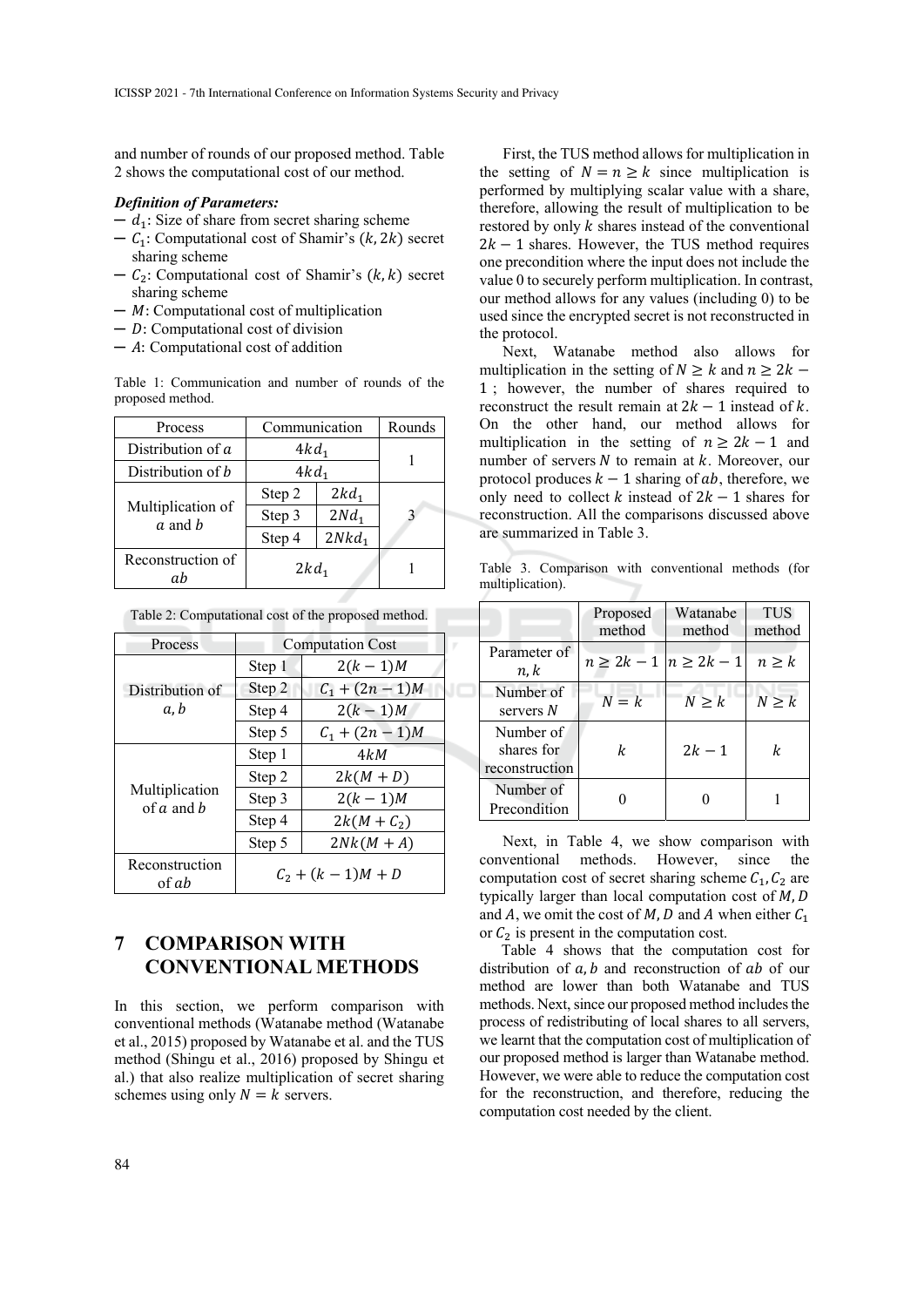|               | Process                   | Proposed method      | Watanabe method  | TUS method               |
|---------------|---------------------------|----------------------|------------------|--------------------------|
| Computation   | Distribution<br>of $a, b$ | $2C_1$               | $2(C_1 + C_2)$   | $2(k+1)C_2$              |
|               | Multiplication<br>of ab   | $2kC_2$              | 2nM              | $(3k + 1)C_2$            |
|               | Reconstruction<br>of ab   | C <sub>2</sub>       | $C_1 + 2C_2$     | $(k+1)C_2$               |
| Communication | Distribution<br>of $a, b$ | $8kd_1$              | $8nd_1$          | $2nd_1(k + 1)$           |
|               | Multiplication<br>of ab   | $(2k + 2N + 2Nk)d_1$ | $\boldsymbol{0}$ | $(k + n + 2k^2 + nk)d_1$ |
|               | Reconstruction<br>of ab   | $2kd_1$              | $4kd_1$          | $(k^2 + k)d_1$           |
| Rounds        | Distribution<br>of $a, b$ |                      | 1                |                          |
|               | Multiplication<br>of ab   | 3                    | $\theta$         | 4                        |
|               | Reconstruction<br>of ab   | 1                    | 1                |                          |

Table 4: Comparison with conventional methods.

In terms of communication cost, the merits and demerits of each method depend on  $d_1$ ,  $n$ ,  $k$ . However, when comparing with Watanabe method, since our proposed method produce a polynomial of  $(k - 1)$  degree instead of polynomial of  $(2k - 2)$ degree, we were able to reduce the communication cost for reconstruction of ab by half. Finally, a comparison of each method's number of rounds, since our proposed method includes the process of redistributing and computation of random numbers, Table 4 shows that the number of rounds of our proposed method is considerably more than Watanabe method but lower than the TUS method.

# **8 CONCLUSIONS**

In this paper, we proposed an improved method of multiplication of shares by using only  $N = k$  number of servers. Furthermore, by implementing the use of *recombination vector,* we proposed a method of computing  $k-1$  sharing of multiplication  $ab$  by using only k servers instead of the previous  $2k - 1$ servers. Through this proposed method, we realized secure multi-party computation of multiplication using Shamir's  $(k, n)$  method in the setting of  $n \geq$  $2k - 1, N = k$ .

In a future study, we will focus on including the function for verification of shares in addition to allowing for different combination of computation (such as product-sum operation) to be performed simultaneously.

# **REFERENCES**

- Ben-Or M., Goldwasser S., Wigderson A., 1988. Completeness theorems for non-cryptographic faulttolerant distributed computation. In Proceedings of the 20th Annual ACM Symposium on Theory of Computing, pp. 1-10. ACM, New York, NY, USA.
- Bendlin R., Damgård I., Orlandi C., Zakarias S., 2011. Semi-homomorphic encryption and multiparty computation. In Paterson K. G. (eds) Advances in Cryptology-EUROCRYPT 2011. LNCS, vol. 6632, pp. 169-188. Springer, Berlin, Heidelberg.
- Brakerski Z., Vaikuntanathan V., 2011. Fully homomorphic encryption from ring-LWE and security for key dependent messages. In Rogaway P. (eds) Advances in Cryptology – CRYPTO 2011. LNCS, vol 6841, pp. 505-524. Springer, Berlin, Heidelberg.
- Chaum D., Crépeau C., Damgård I., 1988. Multiparty unconditionally secure protocols. In Proceedings of the 20th Annual ACM Symposium on Theory of Computing. pp. 11-19. ACM, New York, NY, USA.
- Cramer R., Damgård I., Maurer U., 2000. General secure multiparty computation from any linear secret sharing scheme. In Preneel B. (eds) Advances in Cryptology-EUROCRYPT 2000. LNCS, vol. 1807, pp. 316-334. Springer, Berlin, Heidelberg.
- Cramer R., Damgård I., Nielsen J., 2015. Secure multiparty computation and secret sharing. Cambridge University Press, 1st edition.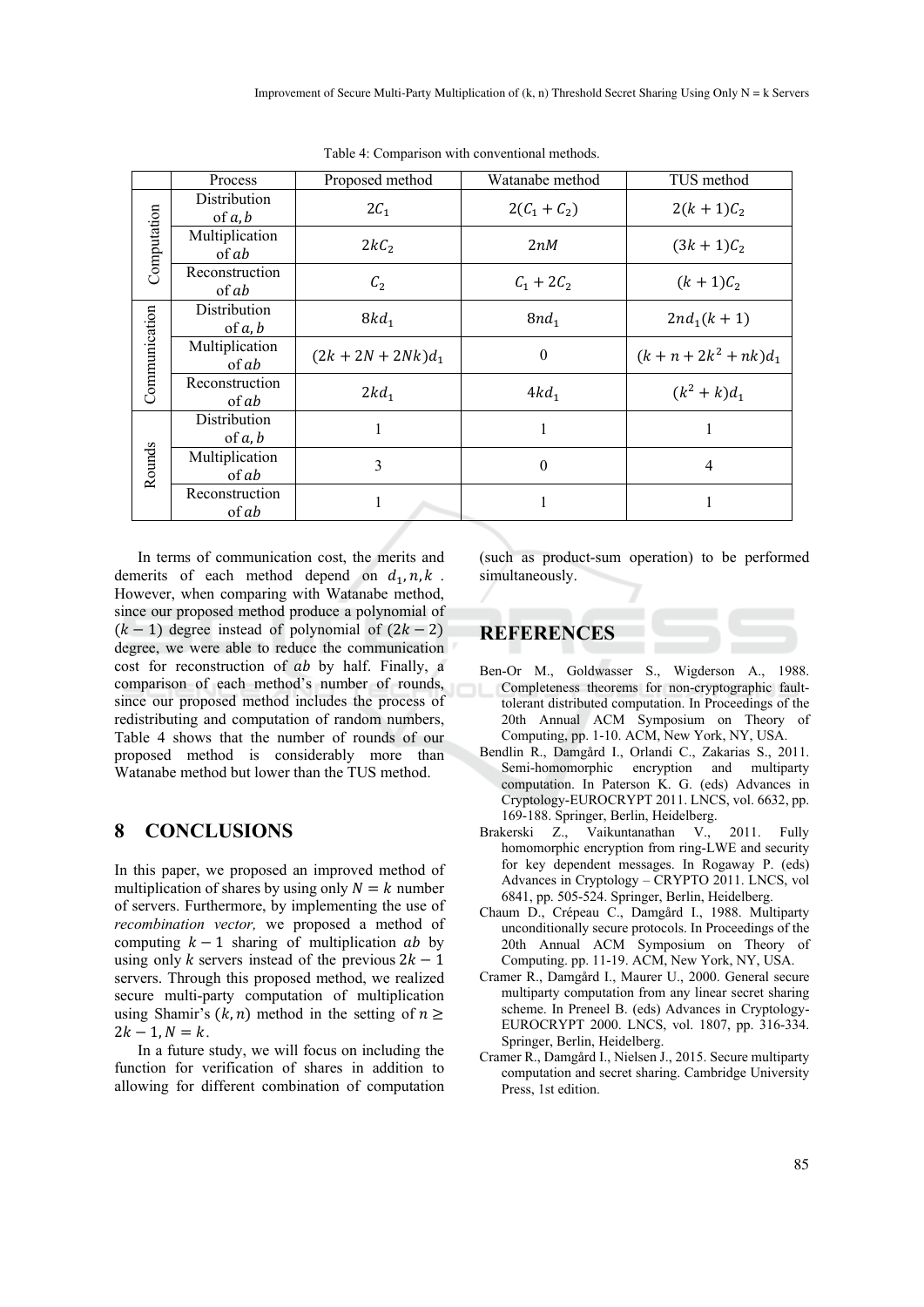ICISSP 2021 - 7th International Conference on Information Systems Security and Privacy

- Damgård I., Pastro V., Smart N., Zakarias S., 2012. Multiparty computation from somewhat homomorphic encryption. In Safavi-Naini R., Canetti R., (eds) Advances in Cryptology-CRYPTO 2012. LNCS, vol 7417, pp. 643-662. Springer, Berlin, Heidelberg.
- Damgård I., Keller M., Larraia E., Pastro V., Scholl P., Smart N.P., 2013. Practical covertly secure MPC for dishonest majority or: breaking the SPDZ limits. In Crampton J., Jajodia S., Mayes K. (eds) Computer Security – ESORICS 2013. LNCS, vol. 8134, pp. 1-18. Springer, Berlin, Heidelberg.
- Gennaro R., Rabin M. O., Rabin T., 1998. Simplified VSS and fast-track multiparty computations with applications to threshold cryptography." In Proceedings of the 17th Annual ACM Symposium on Principles of Distributed Computing. pp. 101-111. ACM, New York, NY, USA.
- Gentry C., 2009. A fully homomorphic encryption scheme, Ph.D Thesis, Stanford University, Stanford, CA, USA.
- Hirt M., 2001. Multiparty computation: efficient protocols, general adversaries, and voting. PhD Thesis, ETH Zurich. Reprint as ETH Series in Information Security and Cryptography vol. 3.
- Shamir A., 1979. How to share a secret. Communications of the ACM, 22, (11), pp. 612-613.
- Sharemind, Cybernetica. https://sharemind.cyber.ee
- Shingu T., Iwamura K., Kaneda K., 2016. Secrecy computation without changing polynomial degree in Shamir's  $(k, n)$  secret sharing scheme. In Proceedings of the 13th International Joint Conference on e-Business and Telecommunications, vol.1, pp. 89-94. SCITEPRESS.
- Watanabe T., Iwamura K., Kaneda K., 2015. Secrecy multiplication based on a  $(k, n)$  -threshold secretsharing scheme using only  $k$  servers. In Park J., Stojmenovic I., Jeong H., Yi G. (eds) Computer Science and Its Applications. LNEE, vol. 330, pp. 107-112. Springer, Berlin, Heidelberg.
- Yao A. C., 1982. Protocols for Secure Computations. In 23rd Annual Symposium on Foundations of Computer Science. pp. 160-164. Chicago, IL, USA.

## **APPENDIX 1: ADDITION**  $(a + b)$

Protocol for computing addition of  $a + b$  using our proposed method of distribution is as follows:

1. Each server  $S_i$   $(i = 0, 1, ..., n - 1)$  generates random number  $\gamma_i$ , computes the following and sends to one of the servers (here, we assume server  $S_0$ ).

$$
\frac{\gamma_i}{\alpha_{1,i}},\qquad \frac{\gamma_i}{\beta_{1,i}}
$$

2. Server  $S_0$  computes the following and sends to all servers.

$$
\frac{\gamma}{\alpha_1} = \prod_{i=0}^{k-1} \frac{\gamma_i}{\alpha_{1,i}}, \qquad \frac{\gamma}{\beta_1} = \prod_{i=0}^{k-1} \frac{\gamma_i}{\beta_{1,i}}
$$

3. Each server  $S_i$  computes  $[\gamma(a+b)]_i$ as follows.

$$
[\gamma(a+b)]_i = \frac{\gamma}{\alpha_1} \times [\alpha_1 a]_i + \frac{\gamma}{\beta_1} \times [\beta_1 b]_i
$$

#### **Security.**

Here, due to the page limit, we had omitted the security proof against Adversaries 2 and 3. Below, we show the security against *Adversary 1*, where the adversary has information from  $k-1$  servers. In the distribution protocol, *Adversary 1* has the following information  $D_A$  from Player A and  $D_B$  from Player B.

$$
D_A = [\alpha_1 a]_l, [\alpha_2 a]_{l+k}, \alpha_{1,l}, \alpha_{2,l} (l = 0, ..., k - 2)
$$
  

$$
D_B = [\beta_1 b]_l, [\beta_2 b]_{l+k}, \beta_{1,l}, \beta_{2,l} (l = 0, ..., k - 2)
$$

As shown in Section 5, *Adversary 1* will not able to learns neither  $a$  nor  $b$  from the information above. Moreover, in the protocol for addition, the adversary learns about the following.

$$
\frac{\gamma}{\alpha_1},\frac{\gamma}{\beta_1},\gamma_l,\alpha_{1,l},\beta_{1,l},[\gamma(a+b)]_l\ (l=0,\ldots,k-2)
$$

To learn the output  $a + b$ , *Adversary 1* has to obtain information  $\gamma(a+b)$  and random number  $\gamma$ . However, from  $k-1$  shares  $[\gamma(a+b)]_l$  and random numbers  $\gamma_l$ , information of  $\gamma$  (a + b) and  $\gamma$ are not leaked. Therefore, we can state that the addition protocol is secure against *Adversary 1*.

# **APPENDIX 2: SCALAR MULTIPLICATION** (ca)

Protocol for computing scalar multiplication between constant  $c$  and secret  $a$  is as follows:

1. Let  $c \in GF(p), c \neq 0$  be some constant. Each server  $S_i$   $(i = 0, 1, ..., n - 1)$  computes the following locally.

$$
[\alpha_1(ca)]_i = c \times [\alpha_1 a]_i
$$

**Security.** In the protocol for scalar multiplication between constant  $c$  and secret  $a$ , all computations are performed locally without any communication between players. Therefore, the security will depend on the distribution of secret  $a$  (which was proven to be secure in Section 5). Moreover, the adversary will not be able to learn the result of  $ca$  if no more than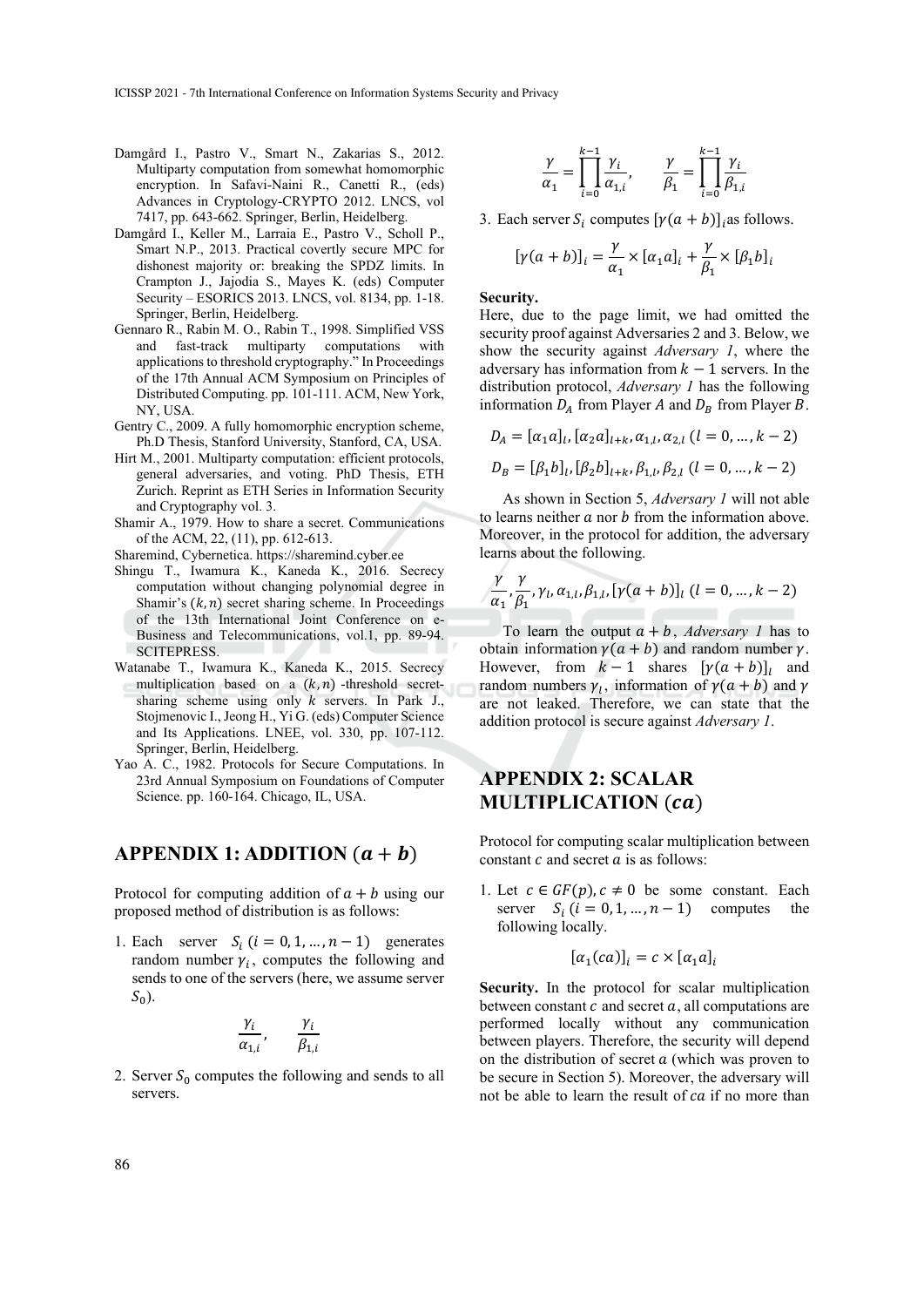$k-1$  shares of  $[\alpha_1(ca)]_i$  are leaked. Therefore, we can state that our protocol for scalar multiplication of ca is also secure against semi-honest adversary (we omitted the detailed proof due to the page limit).

# **APPENDIX 3: EXAMPLE OF COMPUTATION**

Below, for ease of understanding, we demonstrate the computation of multiplication between secrets  $a = 3$ and  $b=2$  of Players A and B, respectively, under the setting of  $N = k = 2, n \ge 3$ . Since  $k = 2$ , multiplication of shares of  $a$  and  $b$  will produce a  $(2k - 2) = 2$  degree polynomial. As shown in Section 2.3, the process of reducing the degree of polynomial from  $(2k - 2) = 2$  to  $(k - 1) = 1$  can be achieved by using the *recombination vector*  $r =$  $(3, -3, 1)$ . In the example shown below, secrets a, b, all random numbers and all computations are performed with  $p = 97$ .

#### *Distribution Protocol:*

1. Player A generates  $2k = 4$  random numbers  $\alpha_{1,0}, \alpha_{1,1}, \alpha_{2,0}, \alpha_{2,1}$  and computes the following.

$$
\alpha_{1,0} = 2,
$$
\n $\alpha_{1,1} = 4$ \n  
\n $\alpha_{2,0} = 3,$ \n $\alpha_{2,1} = 6$ 

 $\alpha_1 = \alpha_{1,0} \times \alpha_{1,1} = 2 \times 4 = 8 \ (mod \ 97)$ 

$$
\alpha_2 = \alpha_{2,0} \times \alpha_{2,1} = 3 \times 6 = 18 \ (mod \ 97)
$$

2. Player A generates  $2k = 4$  shares of secret  $a = 3$ using Shamir's (2, 4) method and computes the following. Here, let  $[a]_i = 3 + x$ .

$$
[\alpha_1 a]_0 = 8 \times 4 = 32 \pmod{97}
$$

$$
[\alpha_1 a]_1 = 8 \times 5 = 40 \pmod{97}
$$

$$
[\alpha_2 a]_2 = 18 \times 6 = 11 \pmod{97}
$$

$$
[\alpha_2 a]_3 = 18 \times 7 = 29 \pmod{97}
$$

- 3. Player A sends  $[\alpha_1 a]_0$ ,  $[\alpha_2 a]_2$ ,  $\alpha_{1,0}$ ,  $\alpha_{2,0}$  to server  $S_0$  and  $\lbrack \alpha_1 a \rbrack_1, \lbrack \alpha_2 a \rbrack_3, \alpha_{1,1}, \alpha_{2,1}$  to server  $S_1$ .
- 4. Player *B* generates  $2k = 4$  random numbers  $\beta_{1,0}, \beta_{1,1}, \beta_{2,0}, \beta_{2,1}$  and computes the following.

 $\beta_{1,0} = 1, \quad \beta_{1,1} = 6$  $\beta_{2.0} = 8, \qquad \beta_{2.1} = 2$  $\beta_1 = \beta_{1,0} \times \beta_{1,1} = 1 \times 6 = 6 \pmod{97}$   $\beta_2 = \beta_{2.0} \times \beta_{2.1} = 8 \times 2 = 16 \pmod{97}$ 

5. Player *B* generates  $2k = 4$  shares of secret  $b = 2$ using Shamir's (2, 4) method and computes the following. Here, let  $[b]_i = 2 + 3x$ .

$$
[\beta_1 b]_0 = 6 \times 5 = 30 \pmod{97}
$$
  

$$
[\beta_1 b]_1 = 6 \times 8 = 48 \pmod{97}
$$
  

$$
[\beta_2 b]_2 = 16 \times 11 = 79 \pmod{97}
$$
  

$$
[\beta_2 b]_3 = 16 \times 14 = 30 \pmod{97}
$$

- 6. Player *B* sends  $[\beta_1 b]_0$ ,  $[\beta_2 b]_2$ ,  $\beta_{1,0}$ ,  $\beta_{2,0}$  to server  $S_0$  and  $\left[\beta_1 b\right]_1$ ,  $\left[\beta_2 b\right]_3$ ,  $\beta_{1,1}$ ,  $\beta_{2,1}$  to server  $S_1$ .
- 7. Finally, each server  $S_i$  ( $i = 0, 1$ ) holds the following.
- $-$  Server  $S_0$  holds the following:

$$
[\alpha_1 a]_0 = 32, [\alpha_2 a]_2 = 11, \alpha_{1,0} = 2, \alpha_{2,0} = 3
$$

$$
[\beta_1 b]_0 = 30, [\beta_2 b]_2 = 79, \beta_{1,0} = 1, \beta_{2,0} = 8
$$

 $-$  Server  $S_1$  holds the following:

$$
[\alpha_1 a]_1 = 40, [\alpha_2 a]_3 = 29, \alpha_{1,1} = 4, \alpha_{2,1} = 6
$$
  

$$
[\beta_1 b]_1 = 48, [\beta_2 b]_3 = 30, \beta_{1,1} = 6, \beta_{2,1} = 2
$$

### *Multiplication Protocol:*

1. Each server  $S_i$  ( $i = 0, 1$ ) computes the following.

 $\sim$  Server  $S_0$  computes the following:

$$
[\alpha_1 \beta_1 ab]_0^* = [\alpha_1 a]_0 \times [\beta_1 b]_0 = 32 \times 30
$$
  
= 87 (mod 97)

$$
[\alpha_2 \beta_2 ab]_2^* = [\alpha_2 a]_2 \times [\beta_2 b]_2 = 11 \times 79
$$
  
= 93 (mod 97)

$$
\alpha_{1,0}\beta_{1,0} = \alpha_{1,0} \times \beta_{1,0} = 2 \times 1 = 2 \ (mod \ 97)
$$

 $\alpha_{2.0}\beta_{2.0} = \alpha_{2.0} \times \beta_{2.0} = 3 \times 8 = 24 \ (mod 97)$ 

 $-$  Server  $S_1$  computes the following:

$$
[\alpha_1 \beta_1 ab]_1^* = [\alpha_1 a]_1 \times [\beta_1 b]_1 = 40 \times 48
$$
  
= 77 (mod 97)

$$
[\alpha_2 \beta_2 ab]_3^* = [\alpha_2 a]_3 \times [\beta_2 b]_3 = 29 \times 30
$$
  
= 94 (mod 97)

$$
\alpha_{1,1}\beta_{1,1} = \alpha_{1,1} \times \beta_{1,1} = 4 \times 6 = 24 \pmod{97}
$$

$$
\alpha_{2,1}\beta_{2,1} = \alpha_{2,1} \times \beta_{2,1} = 6 \times 2 = 12 \pmod{97}
$$